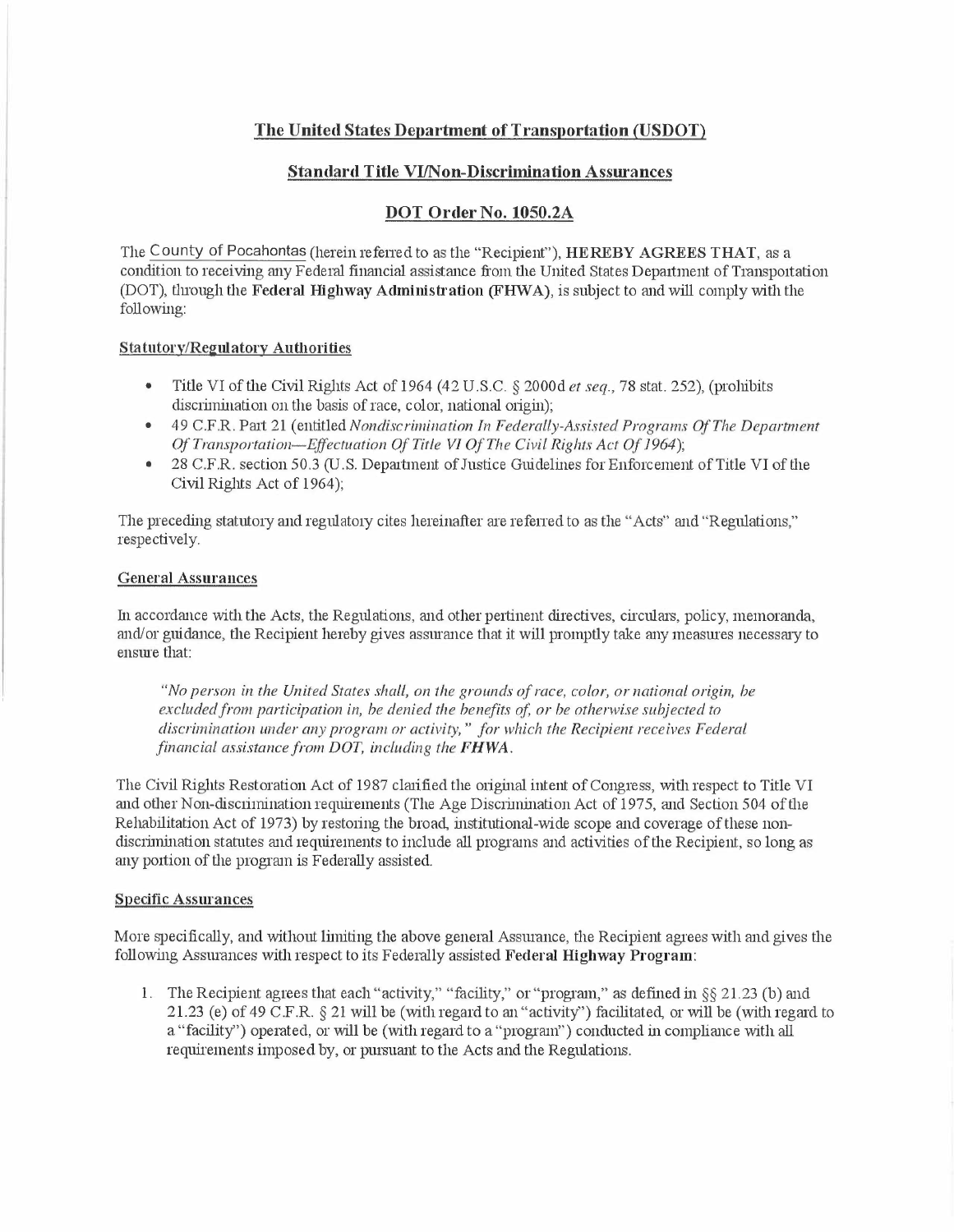2. The Recipient will insert the following notification in all solicitations for bids, Requests For Proposals for work, or material subject to the Acts and the Regulations made in connection with all **Federal Highway Programs** and, in adapted form, in all proposals for negotiated agreements regardless of funding source:

*"The* County of Pocahontas, *in accordance with the provisions of Title \II of the Civil Rights Act of 1964 (78 Stat. 252, 42 U.S.C. §§ 2000d to 2000d-4) and the Regulations, hereby notifies all bidders that it will offirmatively ensure that any contract entered into pursuant to this advertisement, disadvantaged business enterprises will be afforded full and fair opportunity to submit bids in response to this invitation and will not be discriminated against on the grounds of race, color, or national origin in consideration for an award."* 

- 3. The Recipient will insert the clauses of Appendix A and E of this Assurance in every contract or agreement subject to the Acts and the Regulations.
- 4. The Recipient will insert the clauses of Appendix B oftlris Assurance, as a covenant running with the land, in any deed from the United States effecting or recording a transfer ofreal property, structures, use, or improvements thereon or interest therein to a Recipient.
- 5. That where the Recipient receives Federal financial assistance to construct a facility, or part of a facility, the Assurance will extend to the entire facility and facilities operated in connection therewith.
- 6. That where the Recipient receives Federal financial assistance in the form, or for the acquisition of real property or an interest in real property, the Assurance will extend to rights to space on, over, or under such property.
- 7. That the Recipient will include the clauses set forth in Appendix C and Appendix D of this Assurance, as a covenant running with the land, in any future deeds, leases, licenses, pernrits, or similar instnunents entered into by the Recipient with other parties:
	- a. for the subsequent transfer of real property acquired or improved under the applicable activity, project, or program; and
	- b. for the constmction or use of, or access to, space on, over, or under real property acquired or improved under the applicable activity, project, or program.
- 8. That this Assurance obligates the Recipient for the period during which Federal financial assistance is extended to the program, except where the Federal financial assistance is to provide, or is in the form of, personal property, or real property, or interest therein, or structures or improvements thereon, in which case the Assurance obligates the Recipient, or any transferee for the longer of the following periods:
	- a. the period during which the property is used for a purpose for which the Federal financial assistance is extended, or for another purpose involving the provision of similar services or benefits; or
	- b. the period during which the Recipient retains ownership or possession of the property,
- 9. The Recipient will provide for such methods of administration for the program as are found by the Secretary of Transportation or the official to whom he/she delegates specific authority to give reasonable guarantee that it, other recipients, sub-recipients, sub-grantees, contractors, subcontractors, consultants, transferees, successors in interest, and other participants of Federal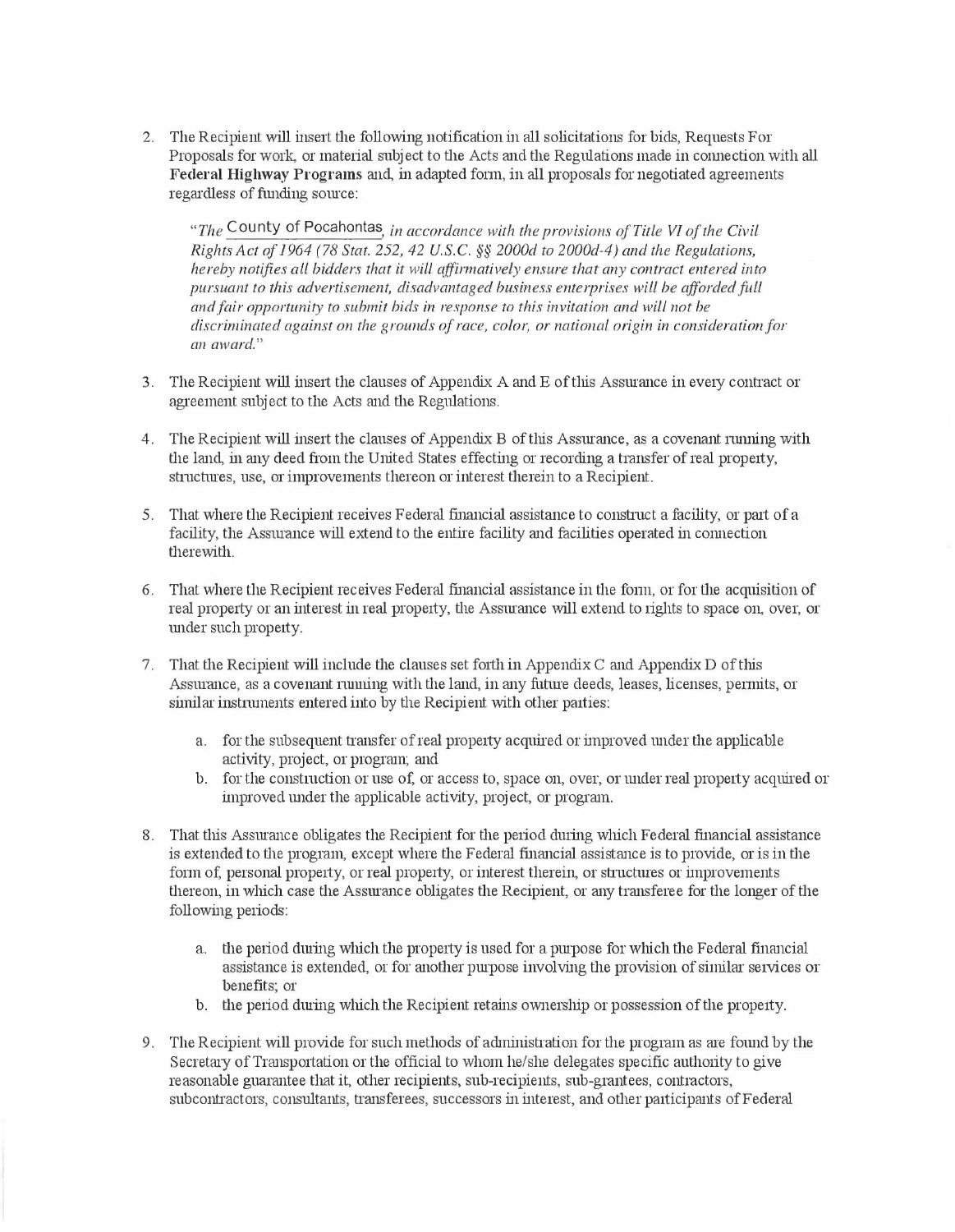financial assistance under such program will comply with all requirements imposed or pursuant to the Acts, the Regulations, and this Assurance,

10. The Recipient agrees that the United States has a right to seek judicial enforcement with regard to any matter arising under the Acts, the Regulations, and this Assurance.

By signing this ASSURANCE, Pocahontas County also agrees to comply (and require any subrecipients, sub-grantees, contractors, successors, transferees, and/or assignees to comply) with all applicable provisions governing the **FHWA** access to records, accounts, documents, information, facilities, and staff. You also recognize that you must comply with any program or compliance reviews, and/or complaint investigations conducted by the **FHW A.** You must keep records, reports, and submit the material for review upon request to **FHWA,** or its designee in a timely, complete, and accurate way. Additionally, you must comply with all other reporting, data collection, and evaluation requirements, as prescribed by law or detailed in program guidance.

Pocahontas County gives this ASSURANCE in consideration of and for obtaining any Federal grants, loans, contracts, agreements, property, and/or discounts, or other Federal-aid and Federal financial assistance extended after the date hereof to the recipients by the U.S. Department of Transportation under the **Federal Highway Program.** This ASSURANCE is binding on **Iowa,** other recipients, sub-recipients, subgrantees, contractors, subcontractors and their subcontractors', transferees, successors in interest, and any other participants in the **Federal Highway Program.** The person (s) signing below is authorized to sign this ASSURANCE on behalf of the Recipient.

| Pocahontas County                  |              |                     |
|------------------------------------|--------------|---------------------|
|                                    |              | (Name of Recipient) |
| bv                                 |              |                     |
| (Signature of Authorized Official) |              |                     |
|                                    | <b>DATED</b> | 3 January 2022      |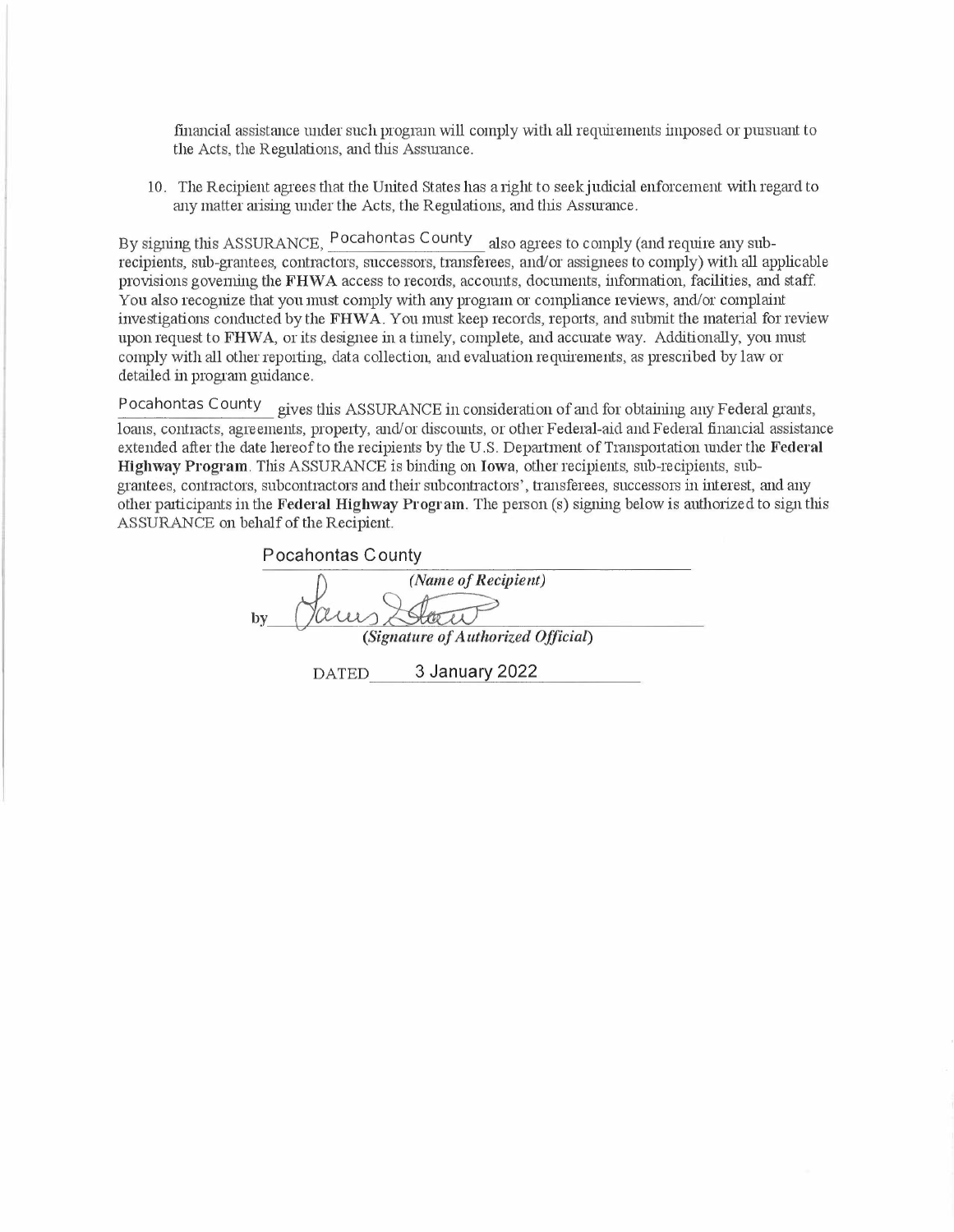# **APPENDIX A**

During the performance of this contract, the contractor, for itself, its assignees, and successors in interest (hereinafter referred to as the "contractor") agrees as follows:

- 1. **Compliance with Regulations:** The contractor (hereinafter includes consultants) will comply with the Acts and the Regulations relative to Non-discrimination in Federally-assisted programs of the U.S. Department of Transportation, **Federal Highway Administration,** as they may be amended from time to time, which are herein incorporated by reference and made a part of this contract.
- 2. **N on-cliscrimination:** The contractor, with regard to the work performed by it during the contract, will not discriminate on the grounds of race, color, or national origin in the selection and retention of subcontractors, including procurements of materials and leases of equipment. The contractor will not participate directly or indirectly in the discrimination prohibited by the Acts and the Regulations, including employment practices when the contract covers any activity, project, or program set forth in Appendix B of 49 CFR Part 21.
- 3. **Solicitations for Subcontracts, lnclucling Procurements of Materials and Equipment:** In all solicitations, either by competitive bidding, or negotiation made by the contractor for work to be performed under a subcontract, including procurements of materials, or leases of equipment, each potential subcontractor or supplier will be notified by the contractor of the contractor's obligations under this contract and the Acts and the Regulations relative to Non-discrimination on the grounds of race, color, or national origin.
- 4. **Information and Reports:** The contractor will provide all information and reports required by the Acts, the Regulations, and directives issued pursuant thereto and will pennit access to its books, records, accounts, other sources of information, and its facilities as may be determined by the Recipient or the **Federal Highway Administration** to be pertinent to ascertain compliance with such Acts, Regulations, and instrnctions. Where any information required of a contractor is in the exclusive possession of another who fails or refuses to furnish the information, the contractor will so certify to the Recipient or the **Federal Highway Administration,** as appropriate, and will set forth what efforts it has made to obtain the information.
- 5. **Sanctions for Noncompliance:** In the event of a contractor's noncompliance with the Non-discrimination provisions of this contract, the Recipient will impose such contract sanctions as it or the **Federal Highway Administration** may determine to be appropriate, including, but not limited to:
	- a. withholding payments to the contractor under the contract until the contractor complies; and/or
	- b. cancelling, terminating, or suspending a contract, in whole or in part.
- 6. **Incorporation of Provisions:** The contractor will include the provisions of paragraphs one through six in every subcontract, including procurements of materials and leases of equipment, unless exempt by the Acts, the Regulations and directives issued pursuant thereto. The contractor will take action with respect to any subcontract or procurement as the Recipient or the **Federal Highway Aclministration** may direct as a means of enforcing such provisions including sanctions for noncompliance. Provided, that if the contractor becomes involved in, or is threatened with litigation by a subcontractor, or supplier because of such direction, the contractor may request the Recipient to enter into any litigation to protect the interests of the Recipient. In addition, the contractor may request the United States to miter into the litigation to protect the interests of the United States.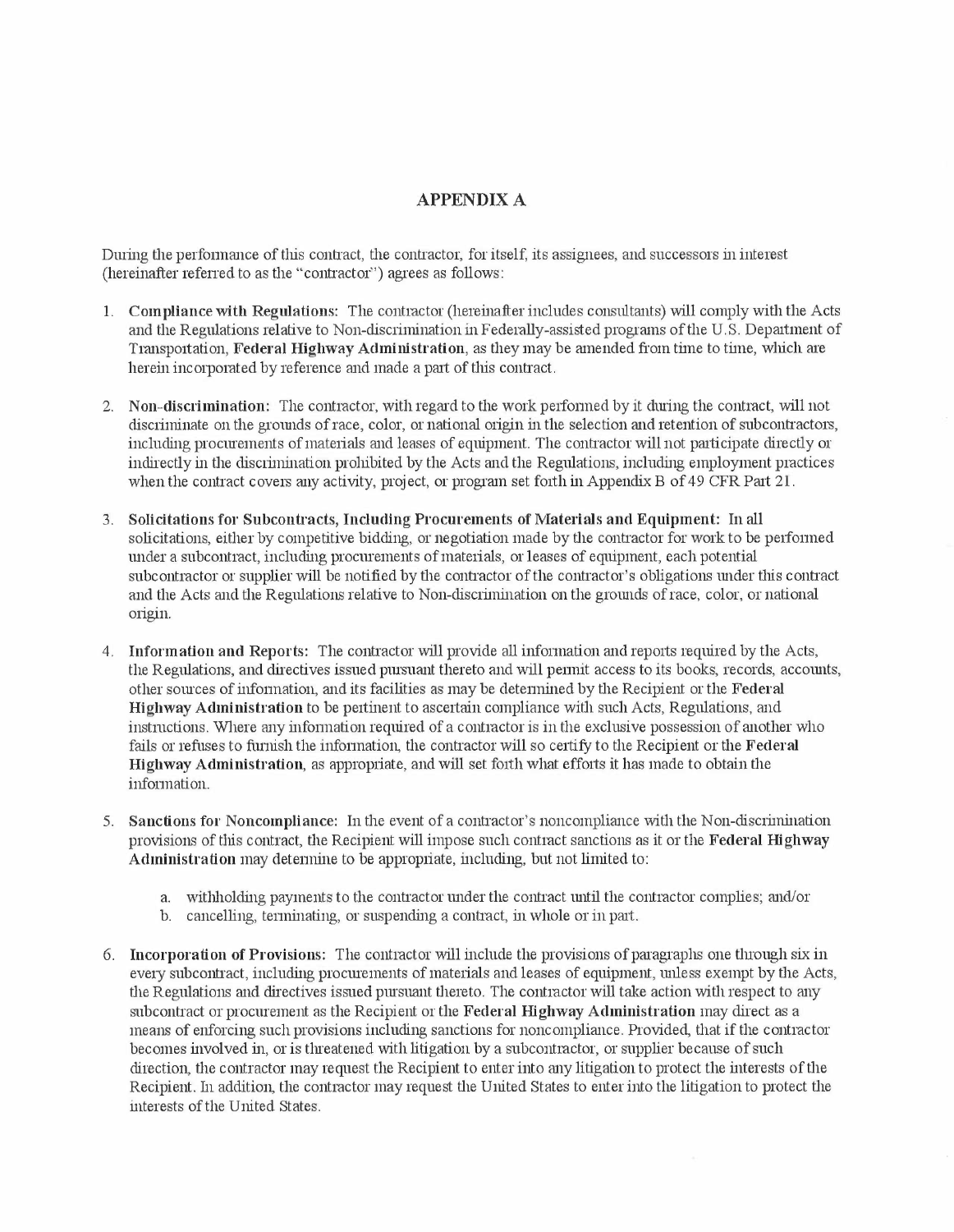#### **APPENDIX B**

### **CLAUSES FOR DEEDS TRANSFERRING UNITED STATES PROPERTY**

The following clauses will be included in deeds effecting or recording the transfer of real property, structures, or improvements thereon, or granting interest therein from the United States pursuant to the provisions of Assurance 4:

**NOW, THEREFORE,** the Department of Transportation as authorized by law and upon the condition that the County of Pocahontas will accept title to the lands and maintain the project constructed thereon in accordance with laws of the state of Iowa, the Regulations for the Administration of **Federal Highway Program,** and the policies and procedures prescribed by the Federal Highway Administration of the U.S. Department of Transportation in accordance and in compliance with all requirements imposed by Title 49, Code of Federal Regulations, U.S. Department of Transportation, Subtitle A, Office of the Secretary, Part 21, Non-discrimination in Federally-assisted programs of the U.S. Department of Transportation pertaining to and effectuating the provisions of Title VI of the Civil Rights Act of 1964 (78 Stat. 252; 42 U.S.C. *§* 2000d to 2000d-4), does hereby remise, release, quitclaim and convey unto the County of Pocahontas all the right, title and interest of the U.S. Department of Transportation in and to said lands described in Exhibit A attached hereto and made a part hereof.

## **(HABENDUM CLAUSE)**

**TO HAVE AND TO HOLD** said lands and interests therein unto Pocahontas County and its successors forever, subject, however, to the covenants, conditions, restrictions and reservations herein contained as follows, which will remain in effect for the period during which the real property or structures are used for a purpose for which Federal financial assistance is extended or for another purpose involving the provision of similar services or benefits and will be binding on the County of Pocahontas, its successors and assigns.

The County of Pocahontas, in consideration of the conveyance of said lands and interests in lands, does hereby covenant and agree as a covenant running with the land for itself, its successors and assigns, that (1) no person will on the grounds of race, color, or national origin be excluded from participation in, be denied the benefits of, or be otherwise subjected to discrimination with regard to any facility located wholly or in part on, over, or under such lands hereby conveyed[,] [and]\* (2) that the County of Pocahontas will use the lands and interests in lands and interests in lands so conveyed, in compliance with all requirements imposed by or pursuant to Title 49, Code of Federal Regulations, U.S. Department of Transportation, Subtitle A, Office of the Secretary, Part 21, Non-discrimination in Federally-assisted programs of the U.S. Department of Transportation, Effectuation of Title VI of the Civil Rights Act of 1964, and as said Regulations and Acts may be amended[, and (3) that in the event of breach of any of the above-mentioned non-discrimination conditions, the Department will have a right to enter or re-enter said lands and facilities on said land, and that above described land and facilities will thereon revert to and vest in and become the absolute property of the U.S. Department of Transportation and its assigns as such interest existed prior to this instruction].<sup>\*</sup>

(\*Revelier clause and related language to be used only when it is determined that such a clause is necessary in order to make clear the purpose of Title VI.)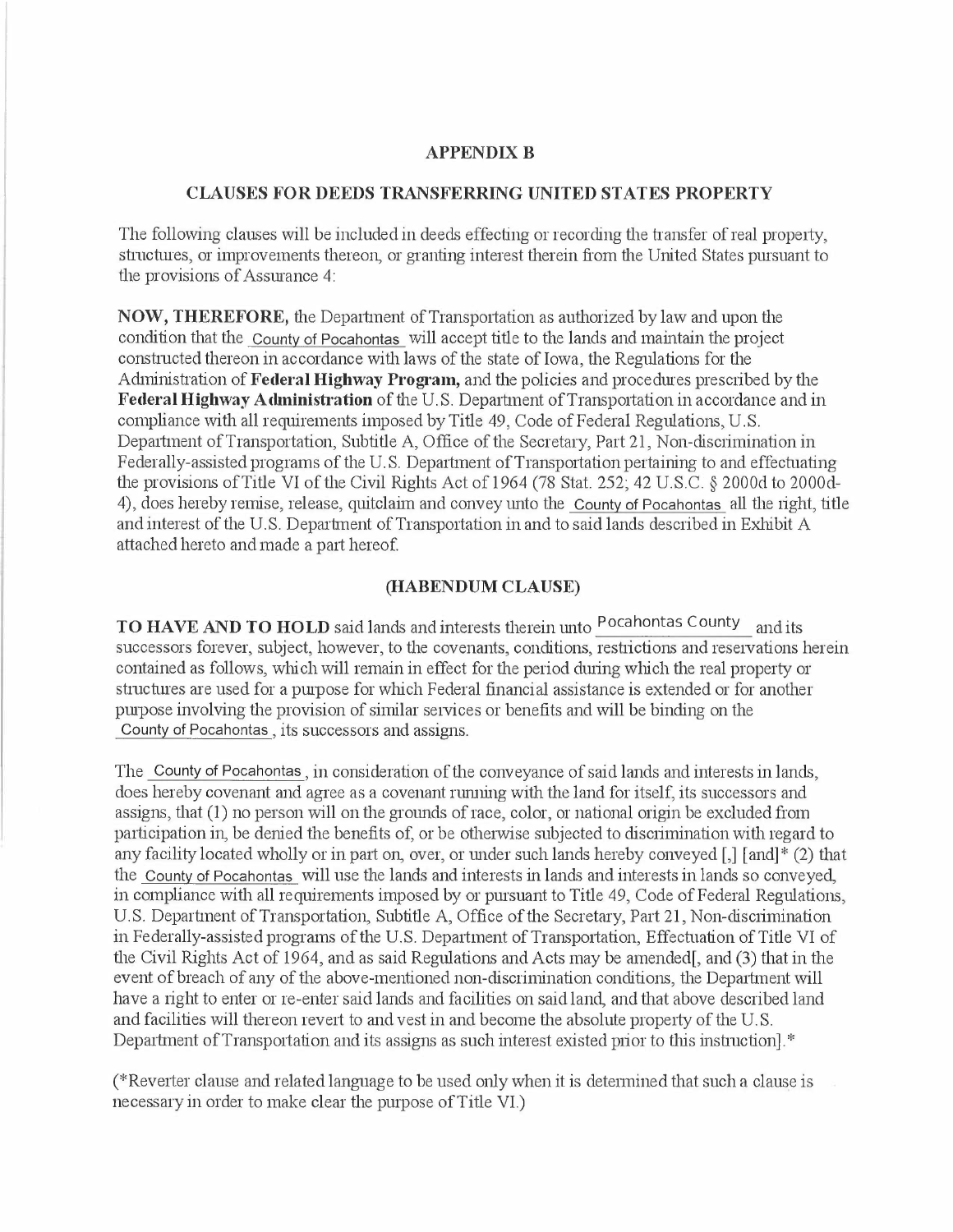## **APPENDIX C**

## **CLAUSES FOR TRANSFER OF REAL PROPERTY ACQUIRED OR IMPROVED UNDER THE ACTIVITY, FACILITY, OR PROGRAM**

The following clauses will be included in deeds, licenses, leases, permits, or similar instruments entered into by the County of Pocahontas pursuant to the provisions of Assurance 7(a):

- A. The (grantee, lessee, permittee, etc. as appropriate) for himself/herself, his/her heirs, personal representatives, successors in interest, and assigns, as a part of the consideration hereof, does hereby covenant and agree [in the case of deeds and leases add "as a covenant running with the land"] that:
	- 1. In the event facilities are constructed, maintained, or otherwise operated on the property described in this (deed, license, lease, permit, etc.) for a purpose for which a U.S. Department of Transportation activity, facility, or program is extended or for another purpose involving the provision of similar services or benefits, the (grantee, licensee, lessee, permittee, etc.) will maintain and operate such facilities and services in compliance with all requirements imposed by the Acts and Regulations ( as may be amended) such that no person on the grounds of race, color, or national origin, will be excluded from participation in, denied the benefits of, or be otherwise subjected to discrimination in the use of said facilities.
- B. With respect to licenses, leases, permits, etc., in the event of breach of any of the above Nondiscrimination covenants, Pocahontas County will have the right to terminate the (lease, license, permit, etc.) and to enter, re-enter, and repossess said lands and facilities thereon, and hold the same as if the (lease, license, permit, etc.) had never been made or issued.\*
- C. With respect to a deed, in the event of breach of any of the above Non-discrimination covenants, the County of Pocahontas will have the right to enter or re-enter the lands and facilities thereon, and the above described lands and facilities will there upon revert to and vest in and become the absolute property of the County of Pocahontas and its assigns."

(\*Reverter clause and related language to be used only when it is determined that such a clause is necessary to make clear the purpose of Title VI.)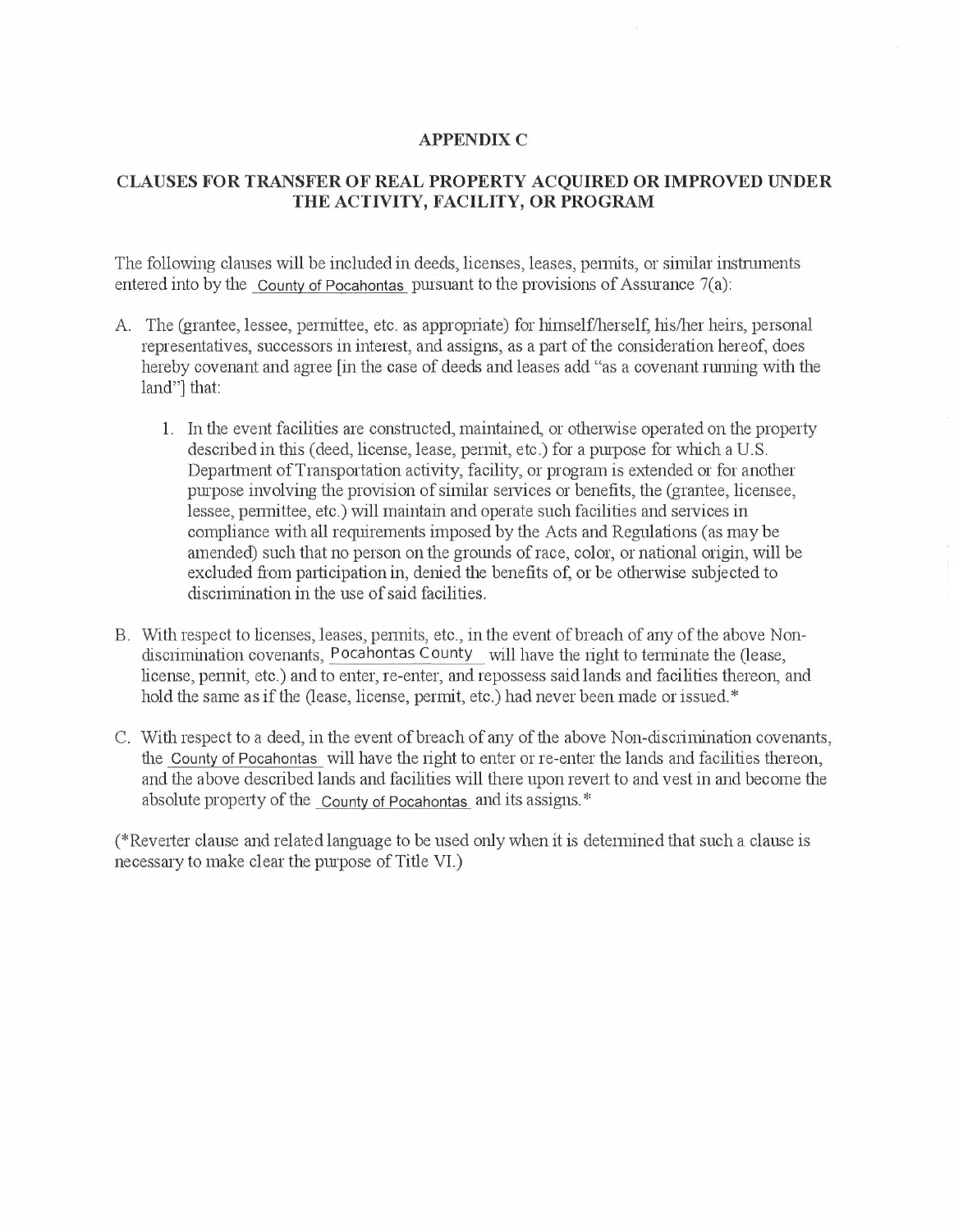### **APPENDIX D**

## **CLAUSES FOR CONSTRUCTION/USE/ACCESS TO REAL PROPERTY ACQUIRED UNDER THE ACTIVITY, FACILITY OR PROGRAM**

The following clauses will be included in deeds, licenses, permits, or similar instruments/ agreements entered into by Pocahontas County pursuant to the provisions of Assurance 7(b):

- A The (grantee, licensee, permittee, etc., as appropriate) for himself/herself, his/her heirs, personal representatives, successors in interest, and assigns, as a part of the consideration hereof, does hereby covenant and agree (in the case of deeds and leases add, "as a covenant running with the land") that (1) no person on the ground of race, color, or national origin, will be excluded from participation in, denied the benefits of, or be otherwise subjected to discrimination in the use of said facilities, (2) that in the construction of any improvements on, over, or under such land, and the furnishing of services thereon, no person on the ground of race, color, or national origin, will be excluded from participation in, denied the benefits of, or otherwise be subjected to discrimination, (3) that the (grantee, licensee, lessee, pennittee, etc.) will use the premises in compliance with all other requirements imposed by or pursuant to the Acts and Regulations, as amended, set forth in this Assurance.
- B. With respect to (licenses, leases, permits, etc.), in the event of breach of any of the above Non-discrimination covenants, Pocahontas County will have the right to terminate the (license, permit, etc., as appropriate) and to enter or re-enter and repossess said land and the facilities thereon, and hold the same as if said (license, permit, etc., as appropriate) had never been made or issued.\*
- C. With respect to deeds, in the event of breach of any of the above Non-discrimination covenants, Pocahontas County will there upon revert to and vest in and become the absolute property of Pocahontas County and its assigns."

(\*Reverter clause and related language to be used only when it is determined that such a clause is necessary to make clear the purpose of Title VI.)